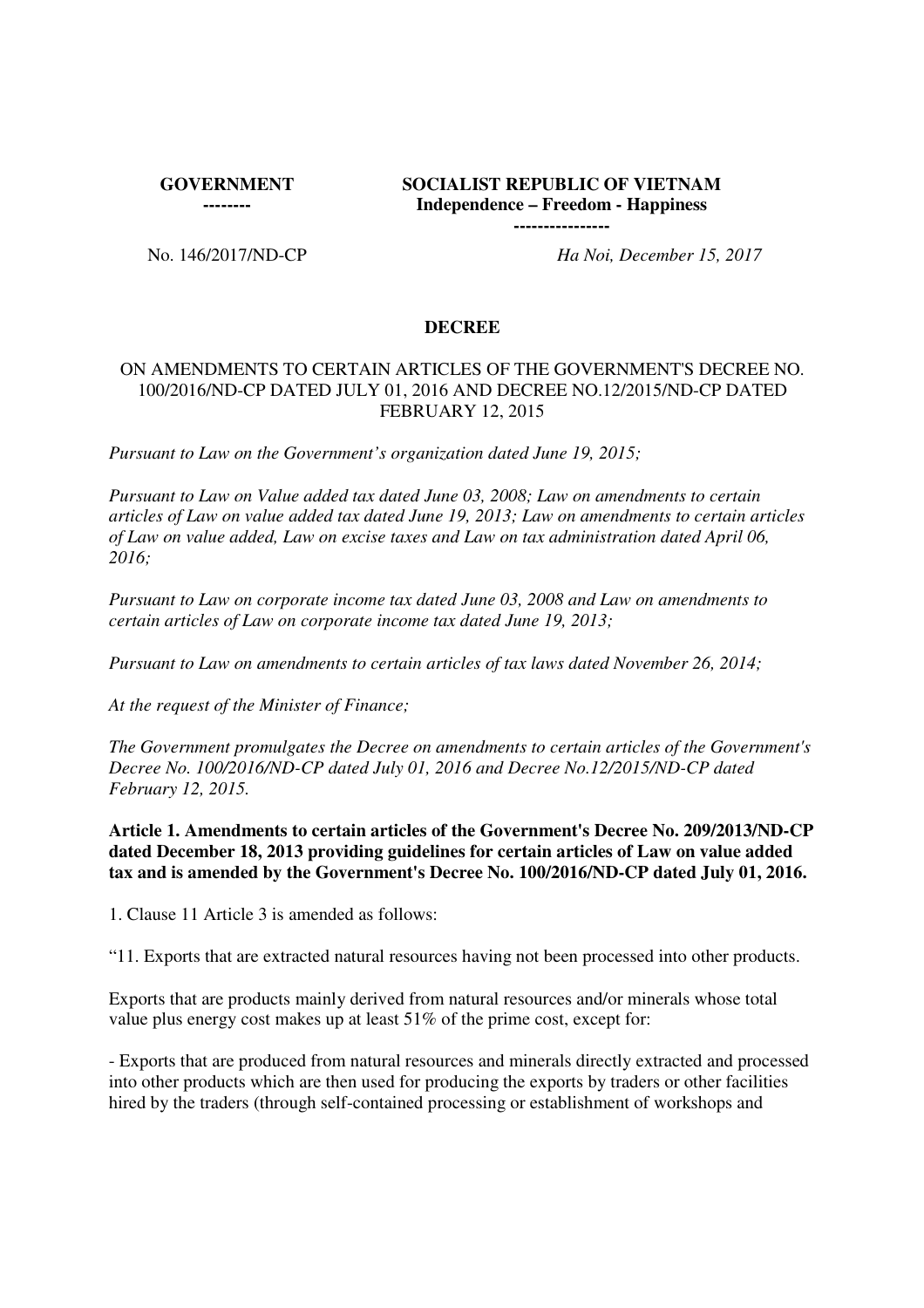processing plants in each stage) will be entitled to 0% VAT if the conditions prescribed in Point c Clause 2 Article 12 of Law on value added tax are satisfied.

- Exports that are produced from natural resources and minerals bought and processed into other products which are then used for producing the exports by traders or other facilities hired by the traders (through self-contained processing or establishment of workshops and processing plants in each stage) will be entitled to 0% VAT if the conditions prescribed in Point c Clause 2 Article 12 of Law on value added tax are satisfied.

- Exports that are produced from materials (other than natural resources and minerals that have been processed into other products) bought for processing by traders or other facilities hired by the traders will be entitled to 0% VAT if the conditions prescribed in Point c Clause 2 Article 12 of Law on value added tax are satisfied.

The natural resources and minerals prescribed in Clause 23 Article 5 of Law on value added tax are domestically obtained resources and minerals including metallic minerals, non-metallic minerals, crude oil, natural gas and coal gas.

Value of a processed natural resource or mineral means is determined as follows: Value of a natural resources and mineral directly extracted is direct or indirect costs of extraction of such natural resource or mineral excluding costs of transport of such natural resource or mineral from place of extraction to place of processing. Value of a natural resource or mineral bought for processing is the actual purchase price excluding costs of transport of such natural resource or mineral from place of purchase to place of processing.

Energy costs include: Fuel, electrical energy and heat energy.

Value rate of a natural resource or mineral and energy cost calculated on the prime cost shall be determined according to the previous year's statement and be applied stably in the exporting year. In the first exporting year, value rate of a natural resource or mineral and energy cost calculated on the prime cost shall be determined according to the investment plan and be applied stably in the exporting year. If there is no investment plan, the abovementioned rate will be determined according to reality.

The Ministry of Finance shall take charge and cooperate with relevant authorities in providing guidelines for determining the extracted natural resources and minerals that have not been processed into other products prescribed in this Clause"

2. Clause 3 Article 10 is amended as follows:

"3. In a month (in case of monthly declaration) or quarter (in case of quarterly declaration), if the input VAT on exported goods/services (including goods that are imported and subsequently exported to non-tariff areas and the goods that are imported and subsequently exported to other countries) of a business entity remains at least VND 300 million after being offset against, it shall be refunded by month or quarter. If such input VAT is less than VND 300 million, it shall be offset against in the next month/quarter. In case a business establishment has both exported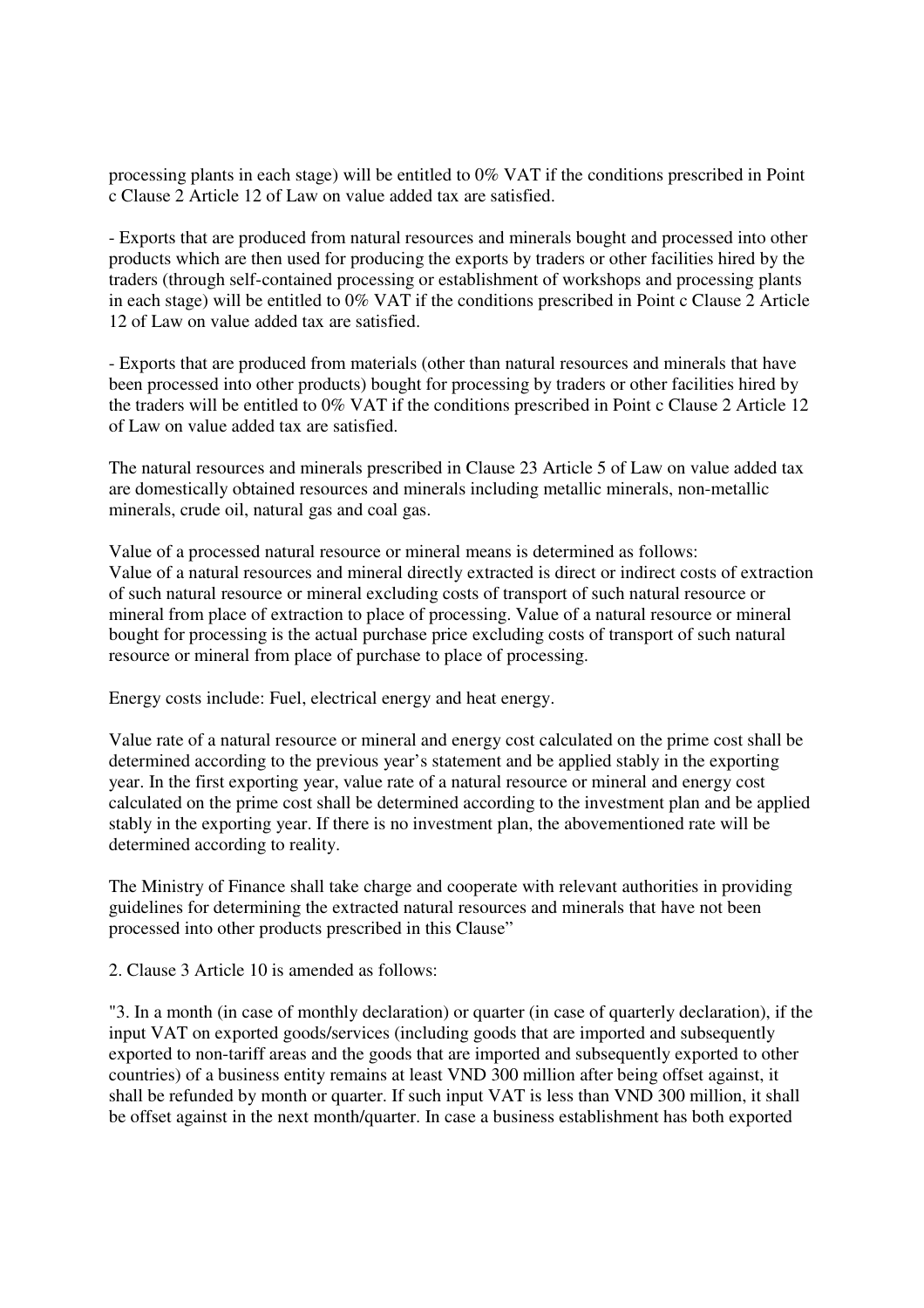goods/services and goods/services sold domestically and input VAT on exported goods/services that remains at least VND 300 million after being offset against tax payable, it shall be refunded. Input VAT on purchases used for manufacturing of exported goods/services shall be separately recorded. Otherwise, input VAT shall be determined according to the ratio of revenue from exported goods/services to total revenue from goods/services accrued from the tax period succeeding the period in which tax is refunded to the current period in which tax refund is claimed.

VAT will not be refunded if the goods are imported and then exported outside a customs controlled area in accordance with regulations of law on customs or the goods for are exported outside the customs control areas in accordance with regulations of law on customs.

Tax authorities shall grant a refund before inspection if the taxpayer who is a manufacturer of exports has not incurred any penalty for smuggling, illegal cross-border transport of goods, tax evasion, tax fraud, trade fraud for two consecutive years or the taxpayer does not pose a high risk according to the Law on Tax administration and its instructional documents."

### **Article 2. Amendments to Point o Clause 2 Article 2 of the Government's Decree No. 218/2013/ND-CP dated November 26, 2013 providing guidelines for Law on corporate income tax and amended by Clause 7 Article 1 of the Government's Decree No. 12/2015/ND-CP dated February 12, 2015**

"o) The amount in excess of VND 3 million/a month/a person which is paid to voluntary pension fund, purchase of voluntary pension insurance and life insurance for employees; the amount in excess of the limits prescribed by regulations of law on social insurance and health insurance which is paid to social insurance funds (social insurance, compulsory additional pension insurance), health insurance fund, and unemployment insurance fund for employees;

The amount paid to voluntary pension fund, social insurance funds, purchase of voluntary pension insurance and life insurance for employees which is included in deductible expenses shall not exceed the limits prescribed in this Clause and have it requirements and levels of benefits specified in one of the following documents: labor contracts; collective bargaining agreement, the financial regulations of the company, parent company, or corporation; the reward regulations issued by the Chairmen/Chairwomen of the Board of Directors, General Director, or Director in accordance with the financial regulation of the company or parent company;"

## **Article 3. Effect**

This Decree comes into force from February 01, 2018.

### **Article 4. Implementation**

1. The Ministry of Finance shall provide detailed guidelines for this Decree.